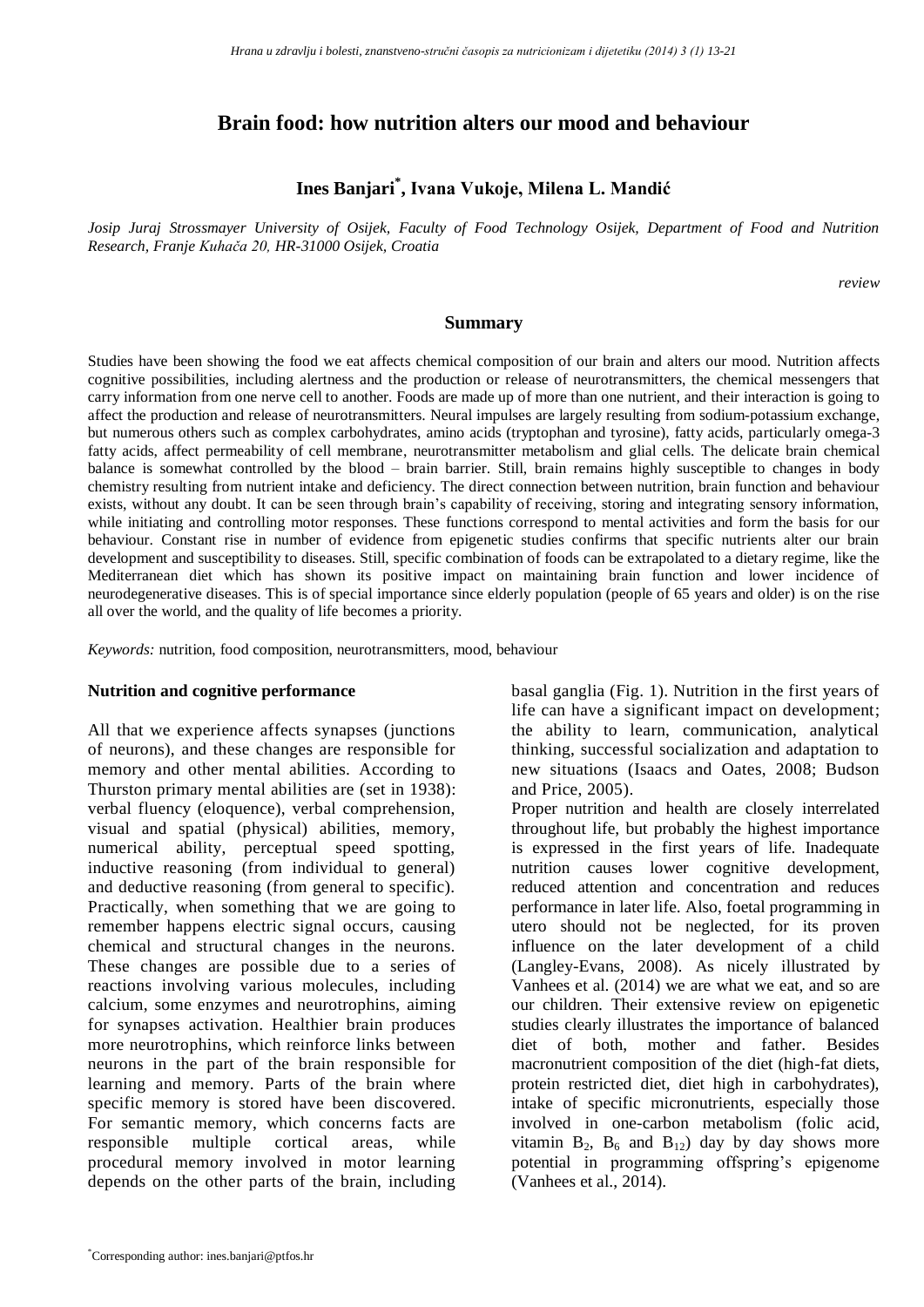At birth, the brain reaches 70 % size and 25 % weight of an adult brain. In the subsequent period, are created new nerve cells (neurons) that travel to their final destination. Brain changes throughout life. It normally makes fiftieth part of human body weight (average weighs between 1000-1500 grams), in adolescence reaches its definite size (Benton, 2008). Brain is a very dynamic organ, showing high plasticity. Due to this characteristic, altering our diet in terms of having a balanced nutrition without any deficiency or over-nutrition can preserve our brain

from deterioration. For example, one study showed that high-dose supplementation with folic acid during early pregnancy shows association with increased neurodevelopment, resulting in enhanced vocabulary development, communicational skills and verbal comprehension at 18 months of age (Chatzi et al., 2012). Similar findings have been shown for boosting cognitive performance and intake of iron (after correcting iron deficiency anaemia) (McCann and Ames, 2007; Black et al., 2011; Goergieff, 2011).



**Fig. 1.** Memory systems and parts of the brain (Budson and Price, 2005)

### **Food and neurotransmitters**

Neurotransmitters are produced in our brain from numerous nutrients originating from our diet by means of a many-step process. First, nutrients (marked as 1 in Fig. 2), such as amino acids, carbohydrates, fats, and peptides, are extracted and absorbed from the food we eat and transported out of the arterial blood supply to the brain. They are actively carried through the blood-brain barrier and transported into neurons. Enzymes (2) convert these nutrients into different neurotransmitters. Neurotransmitter molecules are actively transported into synaptic vesicles (3). The arrival of an action potential (4) at an end of the axon induces entry of calcium ions, which initiate release of neurotransmitters (5) into synaptic cleft. The neurotransmitter molecule briefly interacts or binds with a protein, i.e. receptor  $(6)$ , on the neuron surface on the other side of the synapse. Consequence of this binding action is that some ions, such as calcium or

secondary biochemical processes (7), which may have long-term consequences on the neuron's behaviour. Meanwhile, after interacting with the receptor, neurotransmitter's actions must be terminated by reabsorption (8) back into the neuron that originally released it, which is called reuptake. A secondary method of neurotransmitter inactivation is by enzymatic conversion (9) into a chemical that can no longer interact with brain. Once inactivated by enzyme, neurotransmitter is removed from the brain into the bloodstream (10). Such byproducts can be easily monitored in body fluids, and used to determine whether our brain functions normally. Nutritional composition of our diet can interact with any of these previously described processes and impair, or even enhance, the production of neurotransmitters, as well as impair their storage into synaptic vesicles, alter their release from neurons, modify their interaction with receptor proteins (11), slow their reuptake, and possibly even stop their enzymatic inactivation (Wenk, 2010).

sodium, move into the downstream neuron to induce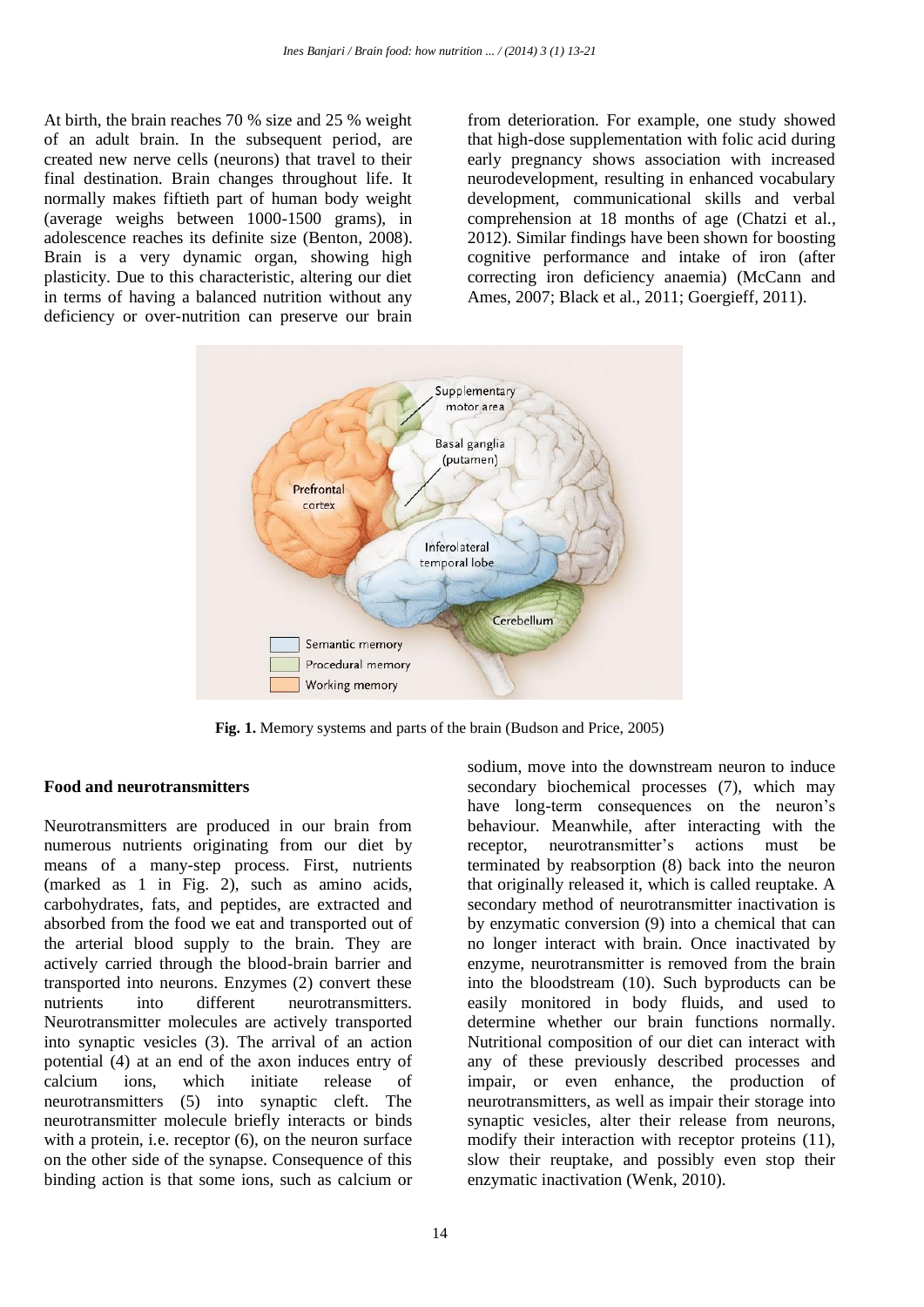

**Fig. 2.** The absorption of nutrients and their effect on neurotransmitters (Wenk, 2010)

### **Carbohydrates and the brain**

Brain needs two times more energy than other cells in our body, and glucose is the only fuel that can be used directly by the brain (Coimbra, 2014). Neurons are always in a state of metabolic activity and have constant demand for energy, even during sleep. Most of the neuron's energy demand goes on bioelectric signals responsible for communication of neurons; they consume one-half of the brain's energy which is nearly 10 % of total human energy requirements (Coimbra, 2014). Because neurons cannot store glucose, they depend on the bloodstream to deliver a constant supply of this primary fuel. Different sugars have different effects on the brain. While glucose has an impact on regions like insula and ventral striatum, controlling appetite, motivation and reward processing, fructose does not (Page, 2013; Purnell and Fair, 2013).

Therefore, it is important to control the amount of carbohydrate in our diet, as well as the type of food we combine. This is where we get to the glycaemic index (GI) concept. GI is a ranking system categorizing the food according to its impact on blood glucose levels, so GI indicates whether certain foods raise blood sugar levels dramatically, moderately or slightly. The intake of foods made from white flour and white sugar should be limited for the above reasons. Potatoes also have a high GI value (Ek et al., 2012). The best choices are fibre-rich foods. Complex carbohydrates take longer to digest, causing a slower and more gradual release of glucose into bloodstream, leading to a feeling of fullness for longer period of time. A fibre-rich diet, besides its proven effect in the prevention of type 2 diabetes and cardiovascular diseases, probably helps improving memory and cognition (Kendall et al., 2010; Kaczmarczyk et al., 2012). The glycemic response depends on the combination of consumed food. Complex, varied meal that contains complex carbohydrates, proteins and adequate types of fats, rich on dietary fibers will provide a moderate GI and supply the brain for a long time with glucose. Combining foods with high GI and those with a low GI balances the response of the organism (Jenkins et al., 2013).

## **Fats and the brain**

Fatty acids are present in membranes of every cell of our body and make 60 % of the brain's dry weight, half of which are omega-6 fatty acids, while the other half consists of omega-3 fatty acids. Dietary fats alter the composition of nerve cell membrane and myelin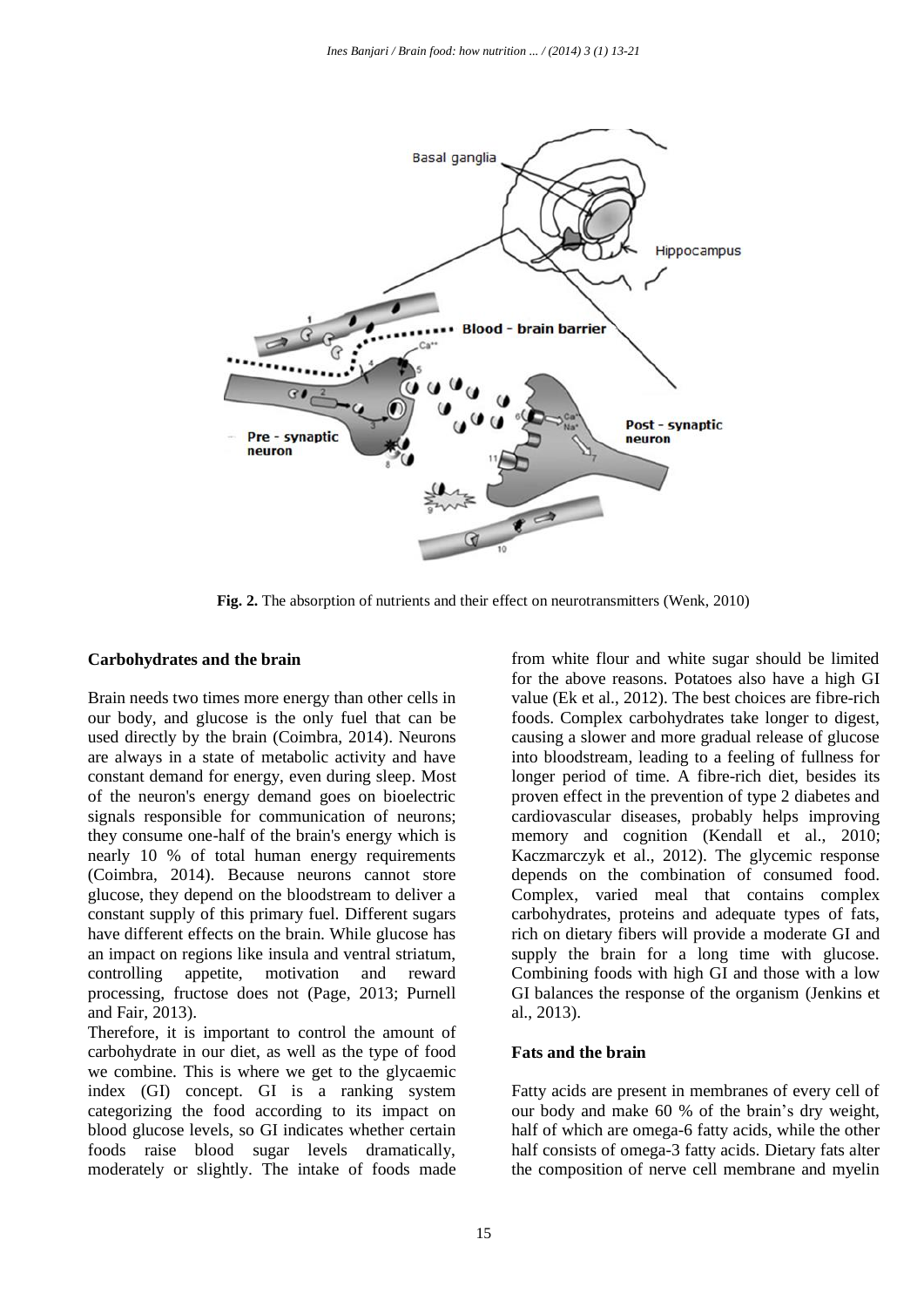sheath, and that, in turn, influences neuronal function. Fatty acids are involved in the development and growth of the brain, they affect cognitive abilities (attention, reasoning, memory, and learning), vocabulary and intelligence (Gogus and Smith, 2010). Humans cannot synthesize essential fatty acids from simple carbon precursors so they must be acquired through diet. There are two essential fatty acids, both polyunsaturated fatty acids, linoleic acid (LA) which is a precursor of omega-6 fatty acids and alpha-linolenic (ALA), which is a precursor of omega-3 fatty acids. Arachidonic acid (AA) is synthesized from LA, while from ALA eicosapentaenoic (EPA) and docosahexaenoic (DHA) acids are synthesized (Davis and Kris-Etherton, 2003; Vannice and Rasmussen, 2014). Long-chain omega-3 and omega-6 fatty acids compete for the same enzymes cyclooxygenase and lipoxygenase and therefore a diet is considered to be the best way to maintain balance between omega-3 and omega-6 fatty acids. It is believed that this ratio should not be greater than 5:1 in favour of omega-6, and it is known that the Western diet has a ratio of 12:1, or even worse. The importance of this ratio is supported by the fact that inflammatory eicosanoids are formed by the metabolism of omega-6 fatty acids, while EPA and DHA products are thought to be relatively antiinflammatory (Gogus and Smith, 2010; Vannice and Rasmussen, 2014; Kidd, 2007; Shaikh and Brown, 2013).

Omega-3 fatty acids are critical for foetal and newborn neurodevelopment. During the third trimester of pregnancy, approximately 50-70 mg of DHA per day is delivered to foetus via placental transfer. DHA is accumulated in the central nervous system (CNS) before birth, and therefore considered to play a critical role in the development of cognitive functions (Langley-Evans, 2008; Greenberg et al., 2008; Montgomery et al., 2013). Nutrient deficiencies during development may have longlasting consequences on neurone outgrowth (Greenberg et al., 2008; Montgomery et al., 2013). A positive correlation has been observed between DHA in red blood cells and visual acuity, as well as other indexes of brain development in newborns (Jensen et al., 2005). Nutritional guidelines during pregnancy recommend an additional intake of omega-3 fatty acids, i.e. 250 mg/day EPA and DHA (Vannice and Rasmussen, 2014; WHO, 2008; EFSA, 2010; FAO, 2010). Essential fatty acids are necessary for the child's normal growth and development, which is an approved health claim by the European Food Safety Authority. Beneficial effect has been proven by taking 1 % of the total energy of LA and 0.2 % ALA per day (EFSA, 2008). DHA is essential for the

growth and functional neurodevelopment of newborns, and required to maintain a normal function of adult brain. Intake of DHA during pregnancy and lactation of at least 200 mg per day, contributes to the normal brain development of foetus and infant (EFSA, 2009). Low brain DHA is associated with age-related cognitive decline, as well as the early development of Alzheimer's disease. On the other hand, increased dietary intake of DHA can result in improved cognitive abilities due to the fact that a lack of essential fatty acids has been linked to deficits in learning and memory (Cunnane et al., 2009; Yurko-Mauro et al., 2010; Cunnane et al., 2013).

Interesting results shows a study by Conklin et al. (2007). The study involved fifty-five healthy adults who completed two 24 h dietary recall interviews. Based on an intake of EPA and DHA, the respondents were divided into three groups: low intake (0-20 mg/day, 16 respondents), medium intake (25-70 mg/day; 21 respondents) and high intake of EPA and DHA (80-1600 mg/day, 18 respondents). Magnetic Resonance Imaging (MRI) scans of respondent's brains revealed a positive correlation between increased intake of these two fatty acids and the volume of gray matter in the anterior cingulate cortex, the right hippocampus and the right amygdala. Since mentioned areas are responsible for mood, scientists believe that increased intake of EPA and DHA has a positive effect on mood, but also on memory functions (Conklin et al., 2007).

The best dietary sources of omega-3 fatty acids are oily fish (sardines, mackerel, tuna, anchovies), cold water fish (herring, salmon), algae, zooplankton and seafood as well as seeds and nuts. Nutritional supplements containing purified and concentrated fish oil are also a valuable source of omega-3 fatty acids in the diet of a modern man (Shaikh and Brown, 2013; Bradbury, 2011). The amount of EPA and DHA in fresh fish varies depending on a species. Oily fish is particularly useful for pregnant women, and it is recommended to be consumed once a week. But the special attention is needed with canned tuna for possible intoxication with mercury. Species of fish that are long-lived and high on the food chain tend to have higher levels of methylmercury which has negative impact on the nervous system of a foetus. A total amount of methylmercury in fish remains relatively unchanged after cooking (WHO, 2007; WHO, 2010; Brown, 2010).

## **Amino acids and neurotransmitters**

The most common neurotransmitters are: acetylcholine, glutamate, gamma-aminobutyric acid (GABA), glycine, serotonin, dopamine,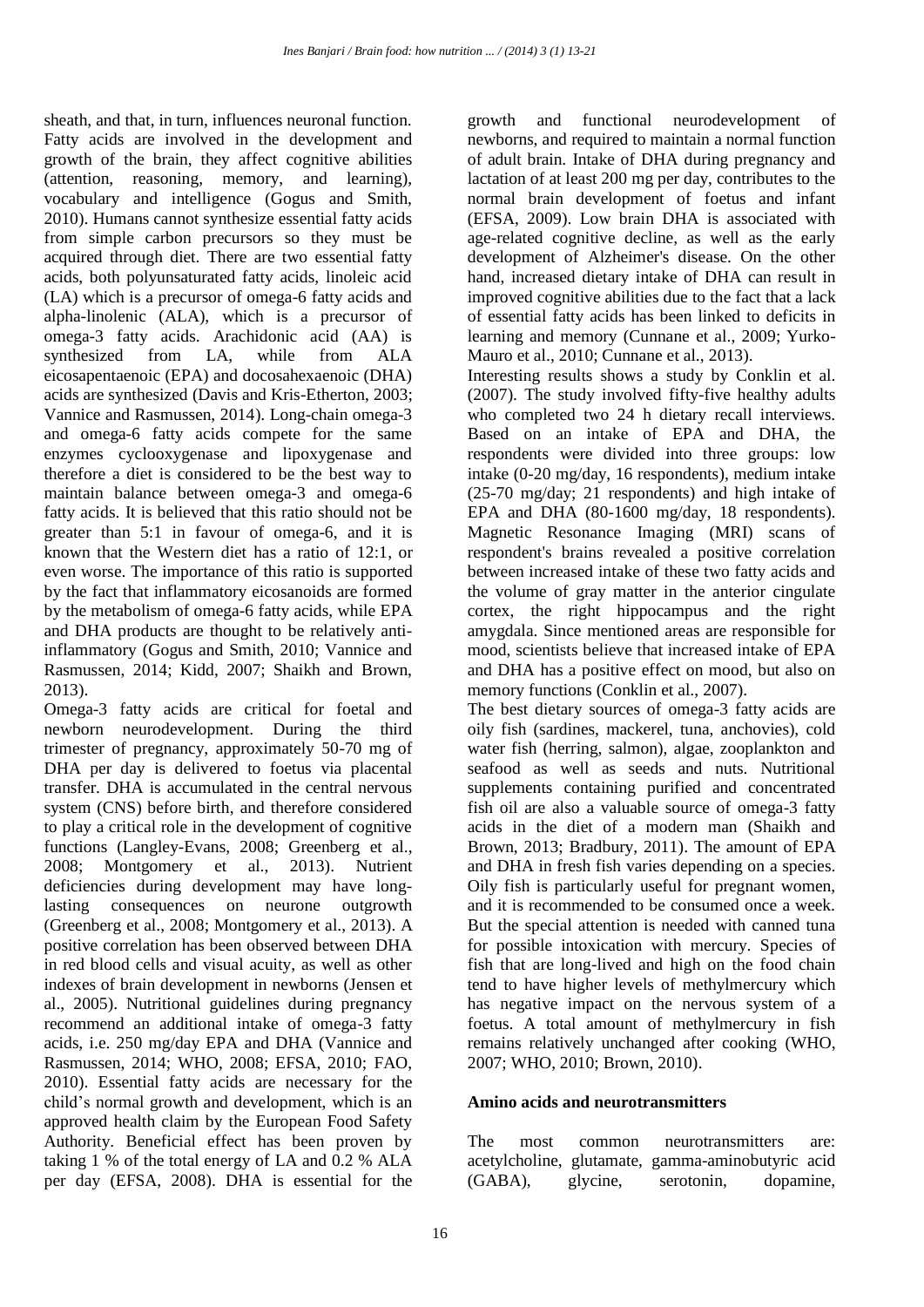norepinephrine, epinephrine and histamine produced by our brain directly from nutritional components of our diet. Activity and levels of these neurotransmitters depend on food intake and change in nutrient intake can significantly affect behaviour, sleep and energy levels (Sommer, 1995; Gustafson, 2008).

Serotonin is produced from the amino acid tryptophan, which is found in protein-rich food, such as chicken, dairy products, eggs and legumes. Ironically, consumption of high-protein foods decreases levels of tryptophan and serotonin in the brain, while the consumption of carbohydrate-rich foods has the opposite effect. After consumption of high-protein foods, tryptophan competes with other amino acids in order to pass the blood-brain barrier, which results in a lower increase in brain serotonin. When large amounts of carbohydrates are eaten, insulin is released, causing the absorption of the majority of amino acids into the bloodstream while giving advantage to tryptophan for brain access, leading to increased level of brain serotonin. The resulting increase in brain serotonin promotes the feeling of calmness, improves sleep, increases pain tolerance and reduces food cravings (Sommer, 1995; Fernstrom, 2013; Parker and Brotchie, 2011).

Dopamine and norepinephrine are synthesized from the amino acid called tyrosine, with the assistance of folic acid, magnesium and vitamin  $B_{12}$ . Unlike tryptophan, tyrosine level raises after consuming a protein-rich foods which leads to increased levels of dopamine and norepinephrine, both affecting alertness and mental energy (Sommer, 1995; Fernstrom, 2013; Parker and Brotchie, 2011; Daubner et al., 2011). Acetylcholine is synthesized from choline and unlike other amino acids that have to compete for brain access, choline does not need to. The best source of choline is egg yolk. Acetylcholine is important for memory and general mental ability. Reduced levels of acetylcholine are associated with memory loss, decreased cognitive function and Alzheimer's disease at old age. Choline deficiency induces neuronal death and mental fatigue, a person cannot think clearly, is depressed and forgetful (Sommer, 1995; Holmes et al., 2002; McCann et al., 2006).

## **Mediterranean diet**

When speaking about brain food we must not forget about one specific dietary regime which shows immense potential in maintaining and boosting brain functioning. This is the Mediterranean diet (MD). Despite several differences between Mediterranean regions, they all have something in common. The

specific combination of foods make it so simple and yet so complicated at the same time (Banjari et al., 2013). Yet this is exactly the perfect combination of macro and micronutrients, making it a number one choice for health and longevity. Health benefits of the MD go well beyond preventing cardiovascular diseases, lover mortality and morbidity (Banjari et al., 2013), as shown by the Lion Diet Heart Study (De Lorgeril, 2013), study by Trichopoulou et al. (2003) in Greece, or the PREDIMED study conducted in Spain (Estruch et al., 2013). Protective effect of the MD has been determined for number of degenerative diseases, like cancers dementia, and the risk of Alzheimer's disease (Shah, 2013; Lourida et al., 2013; Sofi et al., 2013). Furthermore, Skarupski et al. (2013) showed its potential in reducing depression among people of 65 years and older. Also, rising interest of the non-Mediterranean countries, firstly Scandinavian countries, resulted in vast number of evidence showing the MD potential in protecting from premature death (Hodge et al., 2011; Gardener et al., 2011; Hoevenaar-Blom et al., 2012; Martínez-González et al., 2012; Hoffman and Gerber, 2013; Tognon et al., 2013), and cerebrovascular diseases (Misirli et al., 2012).

## **Food and mood**

We can boost our mood by retaining available neurotransmitters in the gap between nerve cells as long as possible and it seems possible, but yet-to-betested, that expressions of foods in art can also serve to improve mood. Regulation of three key neurotransmitters responsible for mood (dopamine, noradrenaline and serotonin) by modulating food intake impacts durability of their stimulation of nerve cells, thus impacts mood and behaviour (Privitera et al., 2013; Hamburg et al., 2014).

# *Chocolate and caffeine*

A study of 8000 people has shown that people who consume chocolate live longer compared to those who never eat chocolate. Positive effect of a chocolate lies in its flavonoid content. Chocolate flavonoids reduce the amount of low-density lipoprotein (LDL) cholesterol and reduce blood pressure. They also show the potential to slowdown growth of cancer cells (Engler and Engler, 2004; Paoletti et al., 2012). Due to chocolate production processes, it is believed that only dark chocolate products with a cocoa content of approximately 70 % or higher truly offer a significant benefit of flavonoids (Goldoni, 2004; Rawel and Kulling, 2007). Cocoa beans contain 61 % of cocoa butter,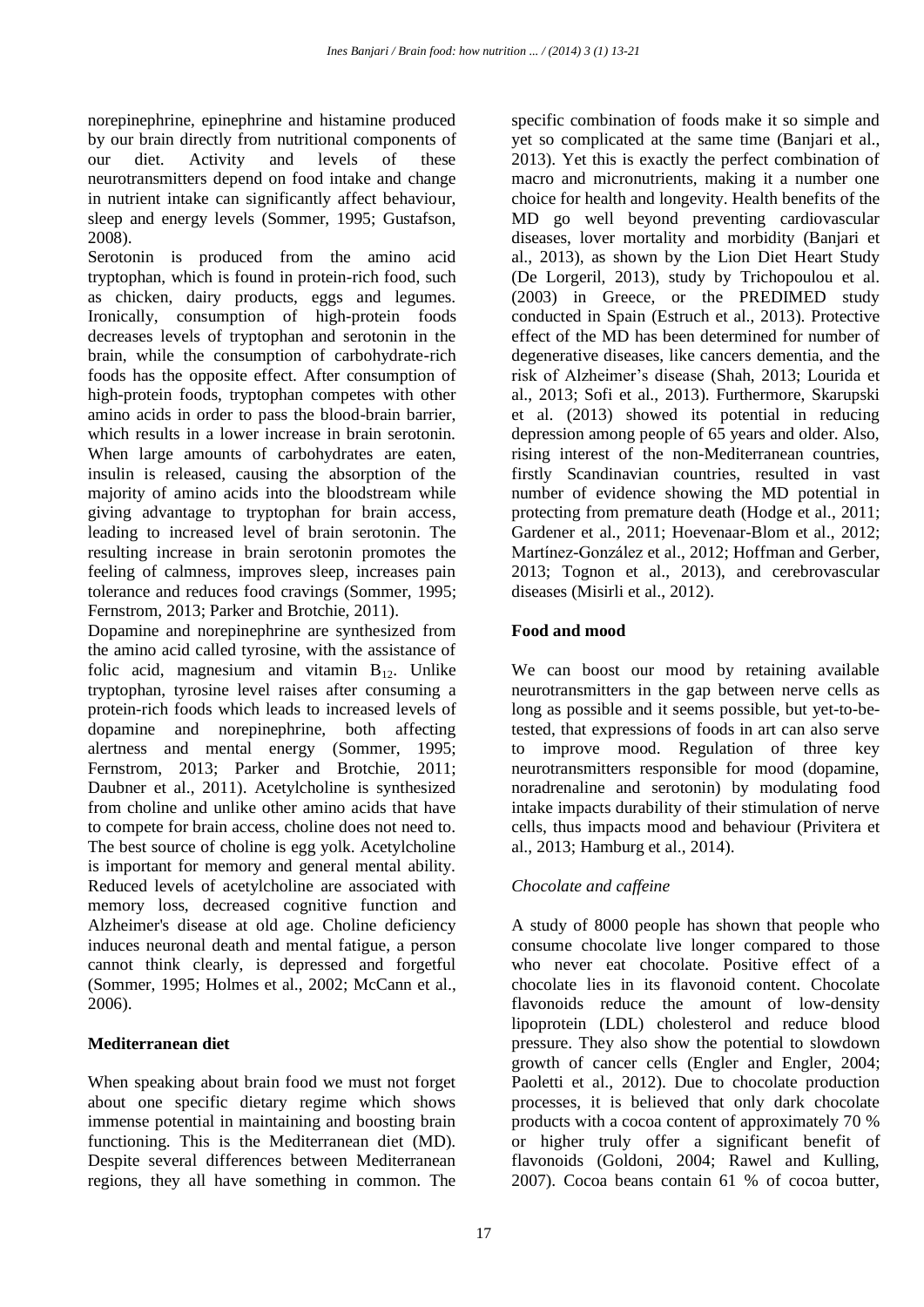tannin, catechin and alkaloids theobromine and caffeine, which have different effects on our brain and emotions. Cocoa beans are also rich in hydrolysis products of polyhydric phenols such as quercetin, caffeic and p-hydroxycinnamic acid (Jalil and Ismail, 2008; Smit et al., 2004; Parker et al., 2006). It is known that chocolate contains over 300 substances, but the key ingredient is phenylethylamine. Most phenylethylamine is metabolized in the body, but some reaches the brain where it leads to dopamine increase. After consumption of chocolate, phenylethylamine is released into the human system producing the arousing effects of an intense emotional stimulus leading to euphoria. Some antidepressants have a similar effect, because they inhibit monoamine oxidase (MAO inhibitors) and prevent the degradation of phenylethylamine. Therefore, chocolate can have antidepressant effect. Chocolate contains anandamide, a substance that is an endogenous cannabinoid and occurs naturally in the brain where stimulates positive feelings. Anandamide targets the same brain structure as tetrahydrocannabinol (THC), the active ingredient in cannabis. Chocolate also contains tryptophan. The release of endorphins is stimulated with chocolate generating feeling of pleasure and promoting a sense of well-being. Alkaloids in chocolate, as well as in wine and beer improve mood (Smit et al., 2004; Parker et al., 2006).

Some researchers believe that women crave chocolate prior to menstruation because it contains high levels of magnesium. Magnesium deficiency increases the intensity of premenstrual syndrome. Even 91 % of women have cravings for chocolate in the second half of their menstrual cycle, with greater desire in the afternoon and early evening, and magnesium intake could significantly improve premenstrual mood changes (Ghalwa et al., 2014).

Another CNS stimulant is caffeine, which shows positive and adverse effects depending on a dose and frequency of administration. Caffeine is a chemical methylxanthine, first isolated from coffee beans, which is the major source of caffeine, but is also found in other drinks such as green and black tea, Guaraní, cocoa and soft drinks, especially Cola and energy drinks (Persad, 2011). The amount of caffeine present in products depends on the type of a product, serving size and preparation method. Chocolate also contains small amounts of caffeine, but for the sake of comparison it can be said that a cup of cocoa contains 20 mg of caffeine, while a cup of tea contains 40 mg on average, and a cup of coffee contains 155 mg of caffeine (Heckman et al., 2010).

Caffeine acts as an antagonist to adenosine receptors. Adenosine is a substance produced in the body as a

product of increased metabolism and signals fatigue and the need for rest (Higgins et al., 2010). Caffeine therefore acts as a psychostimulant in the brain: enhances attention, causes alertness, improves memory and increases the ability to process degraded stimuli. At the same time also raises heart rate, increases force of myocardial contraction, secretion of urine and secretion of gastric juice. The most notable behavioural effects of caffeine occur 15 minutes after drinking caffeinated beverage (Persad, 2011).

Due to caffeine effects, including increased alertness, energy, ability to concentrate and wakefulness, it is primarily used as a stimulant in fatigue and somnolence. Consumption of caffeinated coffee in a dose-dependent was found to reduce the incidence of dementia, particularly Parkinson's disease (Fredholm, 2011).

Scientists believe that caffeine consumption is safe up to 200 mg per day and has beneficial effects on the body even in people with hypertension (Cano-Marquinaa et al., 2013).

Ingestion higher than 400 mg of caffeine, especially in caffeine-sensitive individuals, pregnant women and children, may have adverse effects like insomnia, excessive excitement, nervousness, increased heart rate and increased gastric acid secretion (Persad, 2011; Higgins et al., 2010; Nehlig et al., 1992; Snel and Lorist, 2011).

## **Conclusions**

Studies have shown that food can promote proper functioning of the brain. In order to improve our mental abilities, concentration, memory and vigilance, proper nutrition is of great importance. By affecting neurotransmitters, substances that activate different regions of the brain, actively participate in the creation of nerve impulses and thereby regulate our mental abilities, emotions and mood. Cognitive performance and maintenance of mental health, especially among elderly may be improved with proper diet consisting of complex carbohydrates, polyunsaturated fatty acids, especially omega-3 fatty acids, proteins and specific foods containing specific nutrients, like flavonoids. In addition, mood and concentration as well as alertness can be affected by moderate consumption of chocolate and caffeinated beverages. Keeping in mind the risk factors for loss of mental abilities, by proper nutrition we can potentially prevent or delay neurodegenerative changes in the brain including Parkinson's and Alzheimer's disease. The conclusion arising from the compiling evidence elaborated in the text says that in order to improve cognitive performance and maintain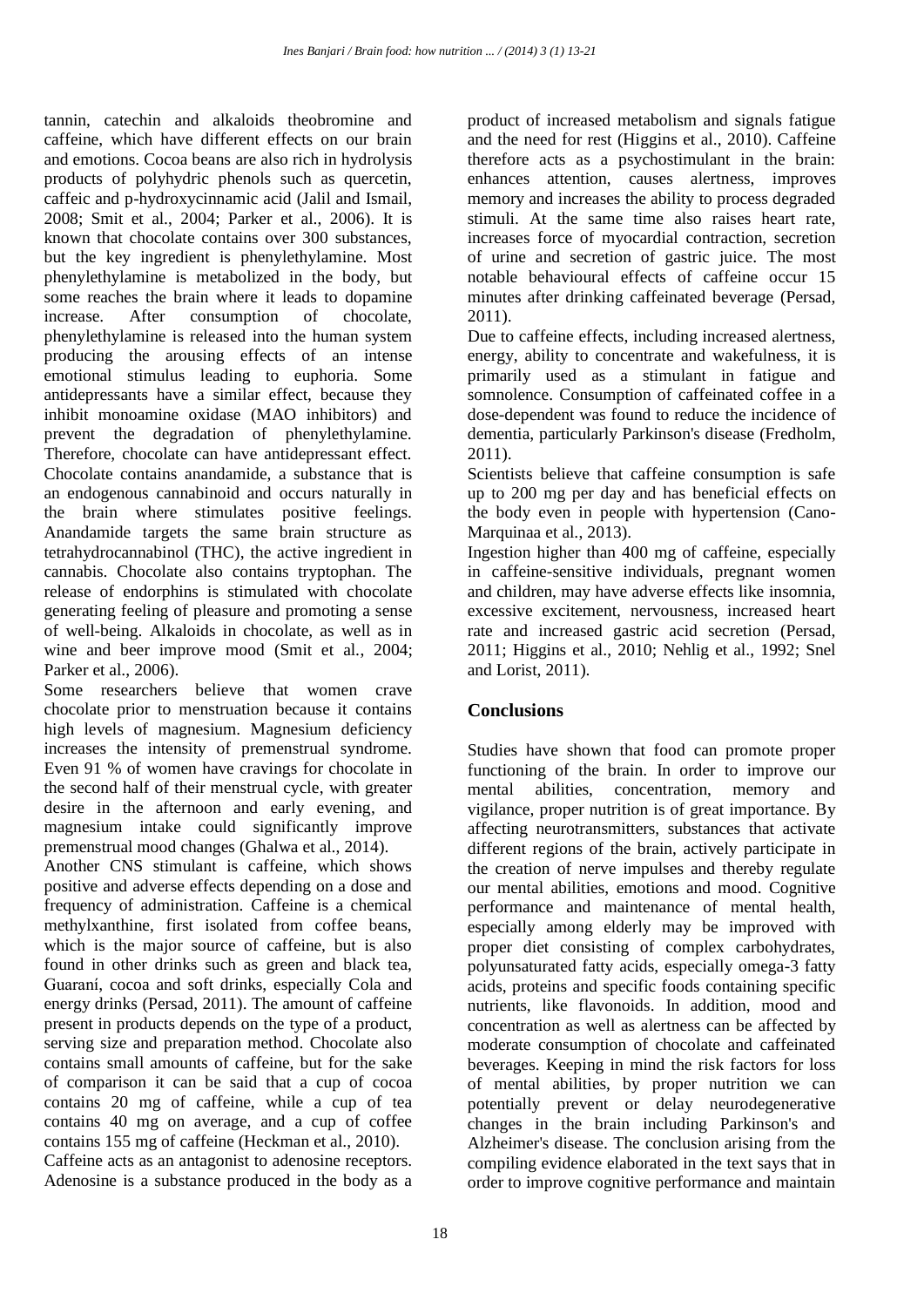brain vitality the Mediterranean diet should be chosen. The Mediterranean diet poses itself as a possible solution via its specific combination of foods which are, if separately analysed for nutrient composition, the ideal combination to maintain and keep proper brain function through old age.

### **References**

- Banjari, I., Bajraktarović-Labović, S., Misir, A. et al. (2013): Mediterranean diet and cardiovascular diseases, *Timočki medicinski glasnik* 38 (4), 188-202.
- Benton, D. (2008): The influence of children's diet on their cognition and behaviour, *Eur. J. Nutr.* 47 (3), 25- 37.
- Black, M.M., Quigg, A.M., Hurley, K.M. et al. (2011): Iron deficiency and iron-deficiency anemia in the first two years of life: strategies to prevent loss of developmental potential, *Nutr. Rev.* 69 (Suppl 1), S64- S70.
- Bradbury, J. (2011): Docosahexaenoic Acid (DHA): an ancient nutrient for the modern human brain, *Nutrients*  3, 529-554.
- Brown, L.S. (2010): Life cycle nutrition: An evidencebased approach. In: Edelstein S, Sharlin J (ed) Nutritional requirements during pregnancy and lactation. Jones and Bartlett Publishers, London.
- Budson, A.E., Price, B.H. (2005): Memory dysfunction, *N. Engl. J. Med.* 352, 692-699.
- Cano-Marquinaa, A., Tarínb, J.J., Canoc, A. (2013): The impact of coffee on health, *Maturitas* 75, 7-21.
- Chatzi, L., Papadopoulou, E., Koutra, K. et al. (2012): Effect of high doses of folic acid supplementation in early pregnancy on child neurodevelopment at 18 months of age: the mother-child cohort 'Rhea' study in Crete, Greece, *Public Health Nutr.* 15 (9), 1728- 1736.
- Coimbra, N.C. (2014): Nourish Carbohydrates Fuel Your Brain. The Franklin Institute Online. http://www.fi.edu/learn/brain/carbs.html. Accessed 15 February 2014.
- Conklin, S.M., Gianaros, P.J., Brown, S.M. et al. (2007): Long-chain omega-3 fatty acid intake is associated positively with corticolimbic gray matter volume in healthy adults, *Neurosci Lett.* 421 (3), 209-212.
- Cunnane, S.C., Plourde, M., Pifferi, F. et al. (2009): Fish, docosahexanoic acid and Alzheimer's disease, *Prog. Lipid Res.* 48, 239-256.
- Cunnane, S.C., Chouinard-Watkins, R., Castellano, C.A. et al. (2013): Docosahexaenoic acid homeostasis, brain aging and Alzheimer's disease: Can we reconcile the evidence?, *Prostaglandins Leukot Essent Fatty Acids* 88, 61-70.
- Daubner, S.C., Le, T., Wang, S. (2011): Tyrosine hydroxylase and regulation of dopamine synthesis, *Arch. Biochem. Biophys* 508 (1), 1-12.
- Davis, B.C., Kris-Etherton, P.M. (2003): Achieving Optimal Essential Fatty Acid Status in Vegetarians:

Current Knowledge and Practical Implications, *Am. J. Clin. Nutr.* 78 (3), 640S-646S.

- De Lorgeril, M. (2013): Mediterranean diet and cardiovascular disease: historical perspective and latest evidence, *Curr. Atheroscler Rep.* 15:370. DOI: 10.1007/s11883-013-0370-4.
- EFSA, European Food Safety Authority (2008) ALA and LA and growth and development of children, *The EFSA Journal* 783, 1-9.
- EFSA, European Food Safety Authority (2009) DHA and support of the cognitive development of the unborn child and breastfed infant, *The EFSA Journal* 1007, 1- 14.
- EFSA, European Food Safety Authority (2010) Scientific Opinion on Dietary Reference Values for fats, including saturated fatty acids, polyunsaturated fatty acids, monounsaturated fatty acids, *trans* fatty acids, and cholesterol, *EFSA Journal* 8 (3), 1461.
- Ek, K.L., Brand-Miller, J., Copeland, L. (2012): Glycemic effect of potatoes, *Food Chem.* 133 (4), 1230-1240.
- Engler, M.B., Engler, M.M. (2004): The vasculoprotective effects of flavonoid-rich cocoa and chocolate, *Nutr. Res.* 24 (9), 695-706.
- Estruch, R., Ro,s E., Salas-Salvadó, J. et al. (2013) Primary prevention of cardiovascular disease with a Mediterranean diet, *N. Engl. J. Med.* 368 (14), 1279- 1290.
- FAO, Food and Agriculture Organization of the United Nations (2010) Fats and fatty acids in human nutrition: Report of an expert consultation. FAO, Rome.
- Fernstrom, J.D. (2013): Large neutral amino acids: dietary effects on brain neurochemistry and function, *Amino Acids* 45 (3), 419-430.
- Fredholm, B.B. (2011): Methylxanthines. Handbook of Experimental Pharmacology 200. Springer, Berlin.
- Gardener, H., Wright, C.B., Gu, Y. et al. (2011): Mediterranean-style diet and risk of ischemic stroke, myocardial infarction, and vascular death: the Northern Manhattan Study, *Am. J. Clin. Nutr.* 94 (6), 1458-1464.
- Georgieff, M.K. (2011): Long-term brain and behavioral consequences of early iron deficiency, *Nutr. Rev.* 69 (Suppl 1), S43-S48.
- Ghalwa, N.A., Qedra, R.A., Wahedy, K. (2014): Impact of calcium and magnesium dietary changes on women pain and discomfort from premenstrual syndrome at the Faculty of Pharmacy-Gaza Strip, *WJPPS* 3 (2), 981-1005.
- Gogus, U., Smith, C. (2010): n-3 omega fatty acids: a review of current knowledge, *Int. J. Food .Sci. Technol.* 45, 417-436.
- Goldoni, L. (2004): Kakao zrna i kakao proizvodi. In: Tehnologija konditorskih proizvoda: Kakao i čokolada. Kugler, Zagreb.
- Greenberg, J.A., Bell, S.J., Van Ausdal, W. (2008): Omega-3 fatty acid supplementation during pregnancy, *Rev. Obstet Gynecol* 1 (4), 162-169.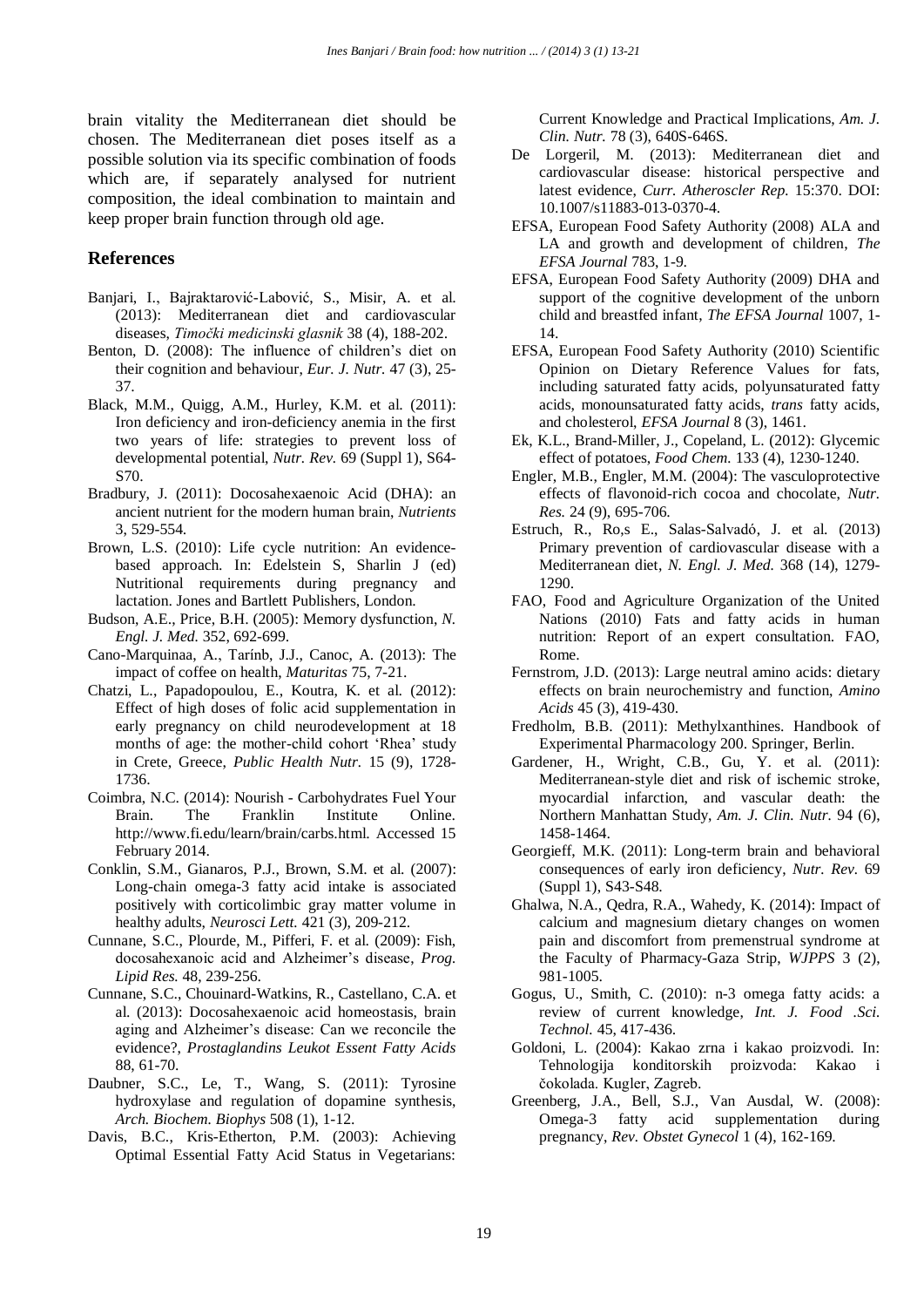- Gustafson, E. (2008) Nutrition and mental health. In: Fundukian LJ, Wilson J (ed) Gale encyclopedia of mental health. 2nd ed. Thompson Gale, Detroit.
- Hamburg, M.E., Finkenauer, C., Schuengel, C. (2014): Food for love: the role of food offering in empathic emotion regulation, *Front Psychol.* 5:32. DOI: 10.3389/fpsyg.2014.00032.
- Heckman, M.A., Weil, J., Gonzalez de Mejia, E. (2010): Caffeine (1, 3, 7-trimethylxanthine) in foods: A comprehensive review on consumption, functionality, safety, and regulatory matters, *J. Food Sci.* 75 (3), R77-R87.
- Higgins, J.P., Tuttle, D.T., Higgins, H.L. (2010): Energy beverages: content and safety, *Mayo Clin. Proc.* 85 (11), 1033-1041.
- Hodge, A.M., English, D.R., Itsiopoulos, C. et al. (2011): Does a Mediterranean diet reduce the mortality risk associated with diabetes: evidence from the Melbourne Collaborative Cohort Study, *Nutr. Metab. Cardiovasc. Dis.* 21 (9), 733-739.
- Hoevenaar-Blom, M.P., Nooyens, A.C., Kromhout, D. et al. (2012): Mediterranean style diet and 12-year incidence of cardiovascular diseases: the EPICNL cohort study, *PLoS One* 7 (9):e45458.
- Hoffman, R., Gerber, M. (2013): Evaluating and adapting the Mediterranean diet for non-Mediterranean populations: A critical appraisal, *Nutr. Rev.* 71 (9), 573-584.
- Holmes, G.L., Yang, Y., Liu, Z. et al. (2002): Seizureinduced memory impairment is reduced by choline supplementation before or after status epilepticus, *Epilepsy Res.* 48 (1-2), 3-13.
- Isaacs, E., Oates, J. (2008): Nutrition and cognition: assessing cognitive abilities in children and young people, *Eur. J. Nutr.* 47 (3), 4-24.
- Jalil, A.M.M., Ismail, A. (2008): Polyphenols in cocoa and cocoa products: Is there a link between antioxidant properties and health?, *Molecules* 13, 2190-2219.
- Jenkins, D.J.A., Augustin, L.S.A., Malick, A. et al. (2013): Glucose: Chemistry and Dietary Sources. In: Encyclopedia of Human Nutrition. 3th ed. University of Toronto, Toronto.
- Jensen, C.L., Voigt, R.G., Prager, T.C. et al. (2005): Effects of docosahexaenoic acid intake on visual function and neurodevelopment in breastfed term infants, *Am. J. Clin. Nutr.* 82 (1). 125-132.
- Kaczmarczyk, M.M., Miller, M.J., Freund, G.G. (2012): The health benefits of dietary fiber: Beyond the usual suspects of type 2 diabetes mellitus, cardiovascular disease and colon cancer, *Metab. Clin. Exp.* 61, 1058- 1066.
- Kendall, C.WC., Esfahani, A., Jenkins, D.J.A. (2010): The link between dietary fiber and human health, *Food Hydrocolloid* 24 (1), 42-48.
- Kidd, P.M. (2007): Omega-3 DHA and EPA for cognition, behavior, and mood: clinical findings and structuralfunctional synergies with cell membrane phospholipids, *Altern. Med. Re.v* 12 (3), 207-27.
- Langley-Evans, S.C. (2008): Metabolic programming during pregnancy: Implications for personalized nutrition. In: Kok F, Bouwman L, Desire F (ed) Personalized Nutrition. Principles and Applications. CRC Press, Routledge.
- Lourida, I., Soni, M., Thompson-Coon, J. et al. (2013): Mediterranean diet, cognitive function, and dementia: a systematic review, *Epidemiology* 24 (4), 479-489.
- Martínez-González, M.A., Guillén-Grima, F., De Irala, J. et al. (2012): The Mediterranean diet is associated with a reduction in premature mortality among middle-aged adults, *J. Nutr.* 142 (9), 1672-1678.
- McCann, J.C., Ames, B.N. (2007): An overview of evidence for a causal relation between iron deficiency during development and deficits in cognitive or behavioral function, *Am. J. Clin. Nutr.* 85, 931-945.
- McCann, J.C., Hudes, M., Ames, B.N. (2006): An overview of evidence for a causal relationship between dietary availability of choline during development and cognitive function in offspring, *Neurosci. Biobehav. Rev.* 30, 696-712.
- Misirli, G., Benetou, V., Lagiou, P. et al. (2012): Relation of the traditional Mediterranean diet to cerebrovascular disease in a Mediterranean population, *Am. J. Epidemiol.* 176 (12), 1185-1192.
- Montgomery, P., Burton, J.R., Sewell, R.P. et al. (2013): Low blood long chain omega-3 fatty acids in UK children are associated with poor cognitive performance and behaviour: A cross-sectional analysis from the DOLAB study, *PLoS ONE* 8 (6):e66697.
- Nehlig, A., Daval, J.L., Debry, G. (1992): Caffeine and the central nervous system: mechanisms of action, biochemical, metabolic and psychostimulant effects, *Brain. Res. Rev.* 17 (2), 139-170.
- Page, K.A., Chan, O., Arora, J. et al. (2013): Effects of fructose versus glucose on regional cerebral blood flow in brain regions involved with appetite and reward pathways, *JAMA* 309 (1), 63-70.
- Parker, G., Brotchie, H. (2011): Mood effects of the amino acids tryptophan and tyrosine, *Acta Psychiatr Scand* 124, 417-426.
- Parker, G., Parker, I., Brotchie, H. (2006): Mood state effects of chocolate, *J. Affect Disord.* 92, 149-159.
- Paoletti, R., Poli, A., Conti, A. et al. (2012): Chocolate and Health. Springer, Milan.
- Persad, L.A.B. (2011): Energy drinks and the neurophysiological impact of caffeine, *Front Neurosci.* 5:116, PMC3198027.
- Privitera, G., Moshaty, B., Marzullo, F. et al. (2013): Expressing food through art: evidence for a nutrientspecific effect on mood, *JBBS* 3 (2), 163-167.
- Purnell, J.Q., Fair, D.A. (2013): Fructose ingestion and cerebral, metabolic, and satiety responses, *JAMA* 309 (1), 85-86.
- Rawel, H.M., Kulling, S.E. (2007): Nutritional contribution of coffee, cacao and tea phenolics to human health, *J. Verbr. Lebensm.* 2, 399-406.
- Shah, R. (2013): The role of nutrition and diet in Alzheimer disease: a systematic review, *J. Am. Med. Dir. Assoc.* 14 (6), 398-402.